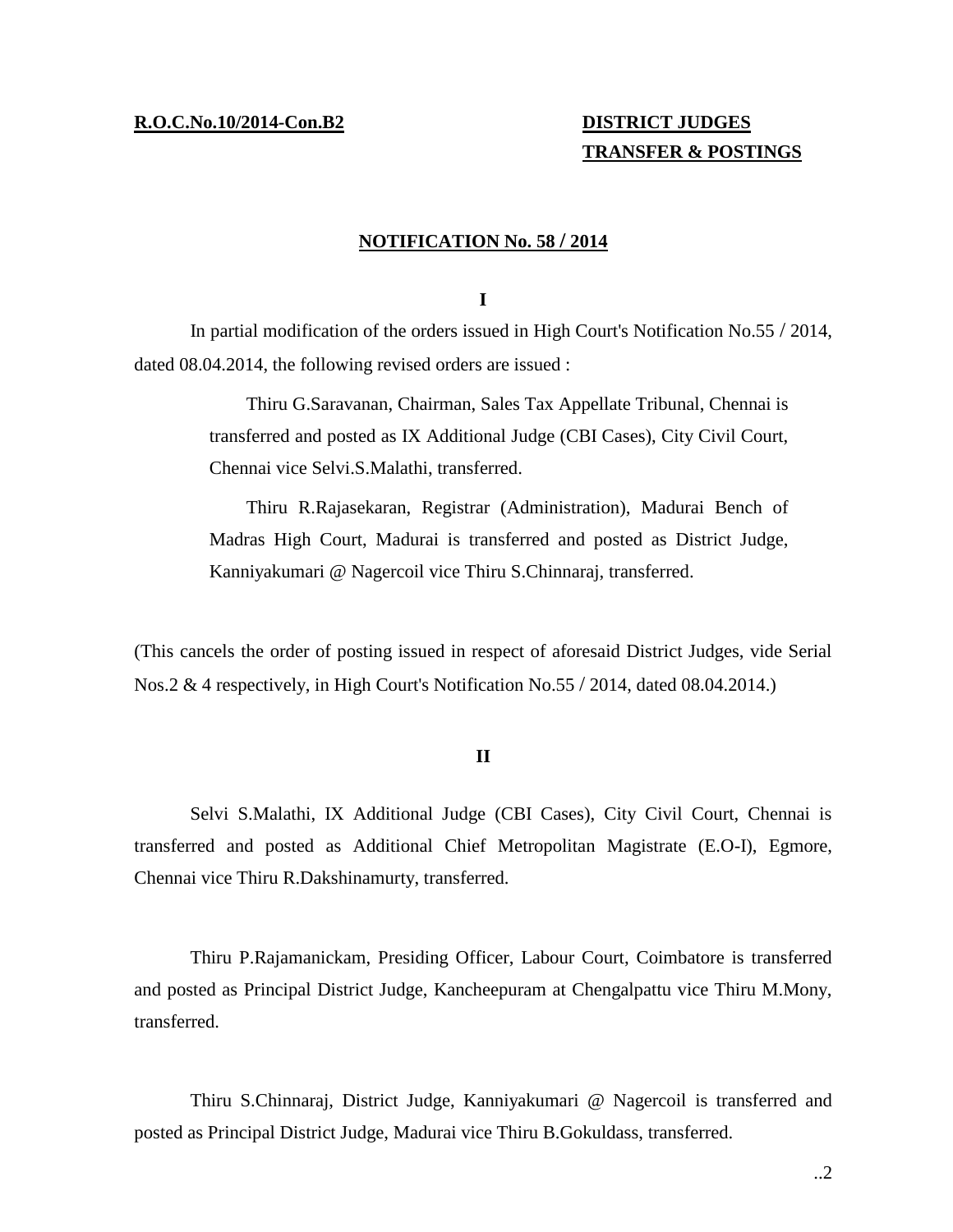## **III**

The relieving and joining instructions to the aforesaid officers will be issued later.

**DATED: 16.04.2014. REGISTRAR GENERAL**

**HIGH COURT, MADRAS. Sd/- P.KALAIYARASAN,**